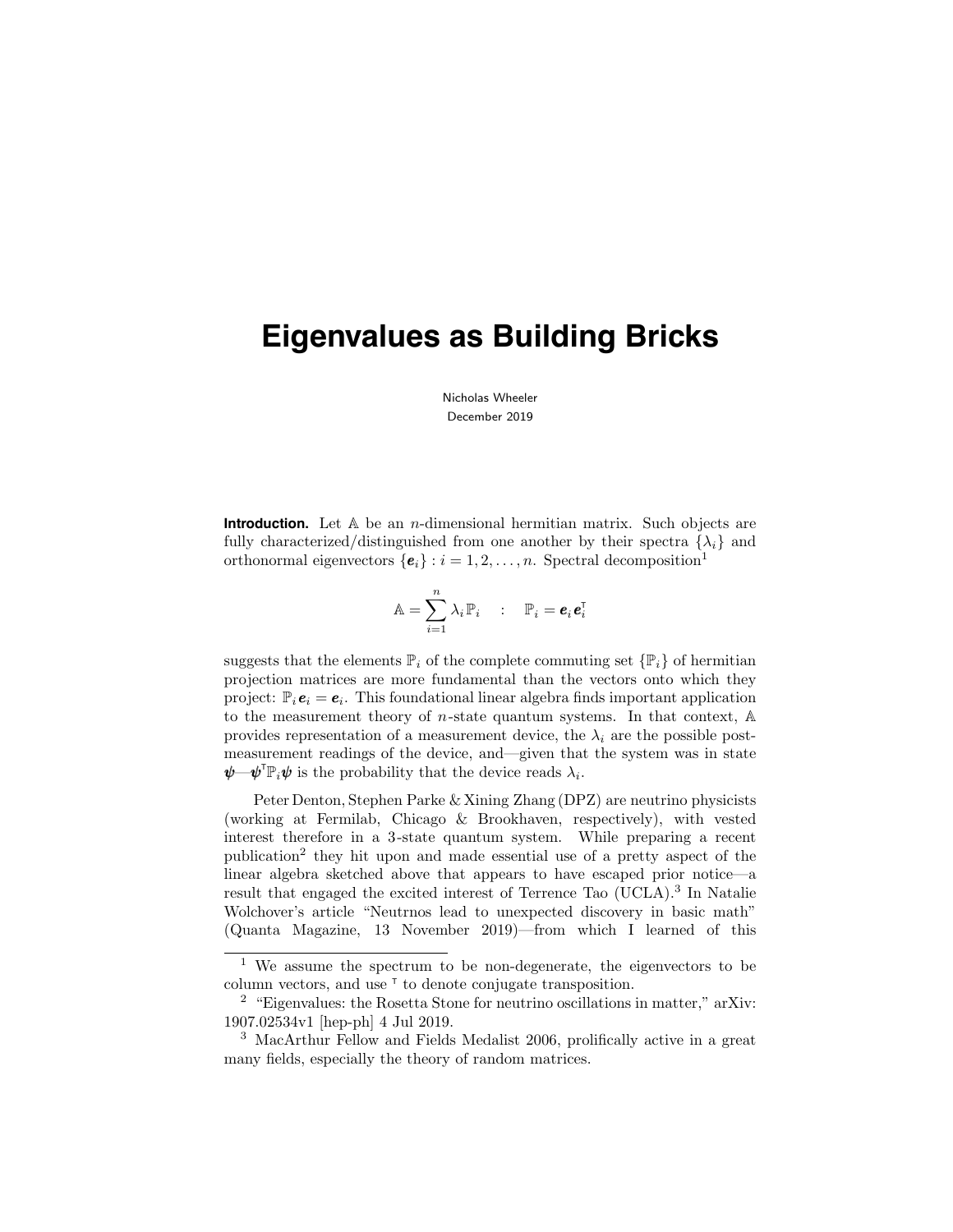development—it is reported that within two hours Tao devised three proofs of the DPZ result. Two of those are presented in the  $2\frac{1}{2}$ -page paper<sup>4</sup> that the physicists + Tao (DPTZ) posted to the web, from which I work.

In the following discussion I follow the pattern of DPTZ's second argument to produce a generalization of their result.<sup>5</sup> As a matter only of typographic convenience, I will assume  $A$  to be real symmetric (= specialized hermitian), and will set  $n = 3$  (manageably small, yet not too small); both restrictions are easily relaxed. It will emerge that the DPTZ result is (as are its generalizations) no more than a corollary Cramer's Rule.

**Classic preliminaries.** Given

$$
\mathbb{A} = \begin{pmatrix} a_{11} & a_{12} & a_{13} \\ a_{21} & a_{22} & a_{23} \\ a_{31} & a_{32} & a_{33} \end{pmatrix}
$$

the  $a_{ab}$ -submatrix  $A_{ab}$  is the 2×2 matrix produced by striking the  $a^{\text{th}}$  row and the  $b<sup>th</sup>$  column, of which there are, in the general case  $n<sup>2</sup>$ , and in the present instance 9. From

$$
\mathbb{A}_{12} = \begin{pmatrix} a_{21} & a_{23} \\ a_{31} & a_{33} \end{pmatrix}, \quad \mathbb{A}_{21} = \begin{pmatrix} a_{12} & a_{13} \\ a_{32} & a_{33} \end{pmatrix}
$$

we see that if  $\mathbb{A} = \mathbb{A}^{\mathsf{T}}$  then  $\mathbb{A}_{ab} = \mathbb{A}_{ba}^{\mathsf{T}}$ . The *cofactor* of  $a_{ab}$  is defined/denoted

$$
c_{ab} \equiv (-)^{a+b} \det \mathbb{A}_{ab}
$$

and the *comatrix* of  $A$  is the matrix of cofactors:

$$
\mathbb{C} = \begin{pmatrix} c_{11} & c_{12} & c_{13} \\ c_{21} & c_{22} & c_{23} \\ c_{31} & c_{32} & c_{33} \end{pmatrix}
$$
  
= 
$$
\begin{pmatrix} + \det \begin{pmatrix} a_{22} & a_{23} \\ a_{32} & a_{33} \end{pmatrix} & - \det \begin{pmatrix} a_{21} & a_{23} \\ a_{31} & a_{33} \end{pmatrix} & + \det \begin{pmatrix} a_{21} & a_{22} \\ a_{31} & a_{32} \end{pmatrix} \\ - \det \begin{pmatrix} a_{12} & a_{13} \\ a_{32} & a_{33} \end{pmatrix} & + \det \begin{pmatrix} a_{11} & a_{13} \\ a_{31} & a_{33} \end{pmatrix} & - \det \begin{pmatrix} a_{11} & a_{12} \\ a_{31} & a_{32} \end{pmatrix} \\ + \det \begin{pmatrix} a_{12} & a_{13} \\ a_{22} & a_{23} \end{pmatrix} & - \det \begin{pmatrix} a_{11} & a_{13} \\ a_{21} & a_{23} \end{pmatrix} & + \det \begin{pmatrix} a_{11} & a_{12} \\ a_{21} & a_{22} \end{pmatrix} \end{pmatrix}
$$

From assumed symmetry/hermiticity of A follows (by  $c_{ab} = \bar{c}_{ba}$ ) the symmetry/ hermiticity also of C.

<sup>4</sup> "Eigenvectors from eigenvalues," arXiv:1906.03795v1 [math.RA] 10 Aug 2019. It will emerge that the title is in one important respect misleading.

<sup>5</sup> Their first argument proceeds from an assumption that, while it may be physically motivated, is mathematically extraneous, and requires development of a "Cauchy-Binet type" lemma.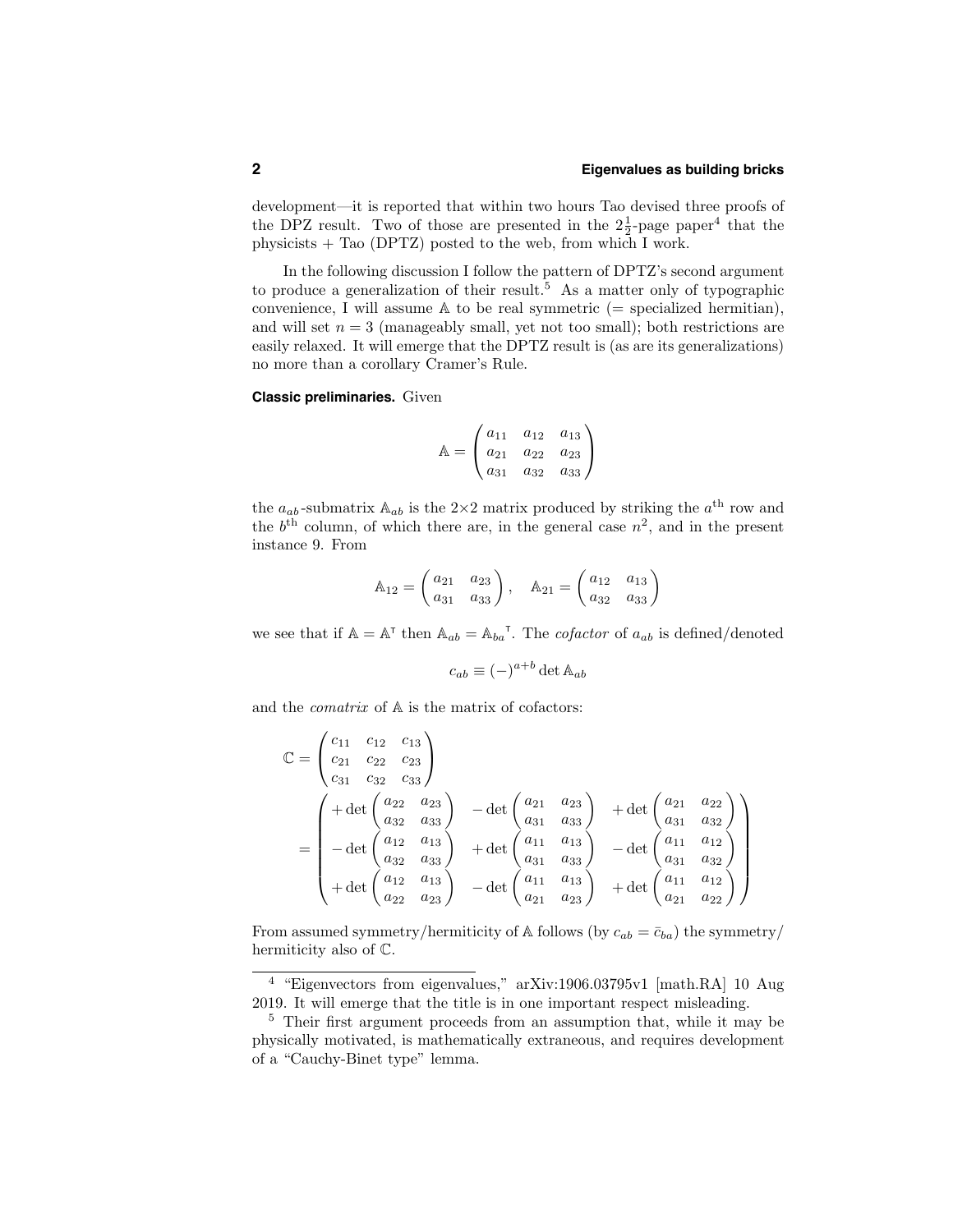### **The DPTZ construction 3**

From Cramer's Rule<sup>6</sup> follows this classic construction of  $\mathbb{A}^{-1}$ :

$$
A^{-1} = \frac{1}{\det A} adj A
$$
 (1)

where adj $A$ , the *adjugate* of  $A$ , is defined<sup>7</sup>

$$
\mathrm{adj}\,\mathbb{A}=\mathrm{transpose\ of}\ \mathbb{C}
$$

We will find it convenient in place of (1) to write

$$
adj \mathbb{A} = (\det \mathbb{A}) \mathbb{A}^{-1} \tag{2}
$$

**The DPTZ construction.** For  $\lambda$  not an eigenvalue of  $\mathbb{A}$  we as an instance of (2) have

$$
adj(\lambda \mathbb{I} - \mathbb{A}) = det(\lambda \mathbb{I} - \mathbb{A}) \cdot (\lambda \mathbb{I} - \mathbb{A})^{-1}
$$

From det( $\lambda \mathbb{I}-\mathbb{A}$ ) =  $(\lambda - \lambda_1)(\lambda - \lambda_2) \cdots (\lambda - \lambda_n)$  and the fact—for all  $f(\bullet)$ —that if  $\mathbb{A}\boldsymbol{e} = \lambda \boldsymbol{e}$  then  $f(\mathbb{A})\boldsymbol{e} = f(\lambda)\boldsymbol{e}$ , we have

$$
\mathrm{adj}(\lambda \mathbb{I} - \mathbb{A}) \mathbf{e}_j = \frac{(\lambda - \lambda_1)(\lambda - \lambda_2) \cdots (\lambda - \lambda_n)}{(\lambda - \lambda_j)} \mathbf{e}_j
$$

So the orthonormal eigenvectors of A are eigenvectors also of adj $(\lambda \mathbb{I} - \mathbb{A})$ , with eigenvalues

$$
\Lambda_j(\lambda) = \prod_{k=1, k \neq j}^n (\lambda - \lambda_k)
$$
\n(3)

By spectral decomposition we therefore have

$$
adj(\lambda \mathbb{I} - \mathbb{A}) = \sum_{j=1}^{n} \Lambda_j(\lambda) \mathbb{P}_j
$$
\nwith\n
$$
\mathbb{P}_j = \begin{pmatrix}\ne_{j1} \overline{e}_{j1} & e_{j1} \overline{e}_{j2} & \cdots & e_{j1} \overline{e}_{jn} \\
e_{j2} \overline{e}_{j1} & e_{j2} \overline{e}_{j2} & \cdots & e_{j2} \overline{e}_{jn} \\
\vdots & \vdots & \ddots & \vdots \\
e_{jn} \overline{e}_{j1} & e_{jn} \overline{e}_{j2} & \cdots & e_{jn} \overline{e}_{jn}\n\end{pmatrix}
$$
\n(4)

The components of the eigenvectors  $e_j$  are real/complex according as A is real symmetric or hermitian, so the projection matrices  $\mathbb{P}_j$  are real symmetric or hermitian according as  $adj(\lambda \mathbb{I} - \mathbb{A})$  is.

<sup>6</sup> That is, from the determinental solution (when it exists) of the linear system  $A\mathbf{x} = \mathbf{y}$  developed by the Genevoise mathematician Gabrial Cramer (1704–1752) in 1750.

<sup>7</sup> For real matrices the distinctoin between "transposition" and "conjugated transposition" disappears, and we have  $\text{adj}\,\mathbb{A} = \mathbb{C}^T$ .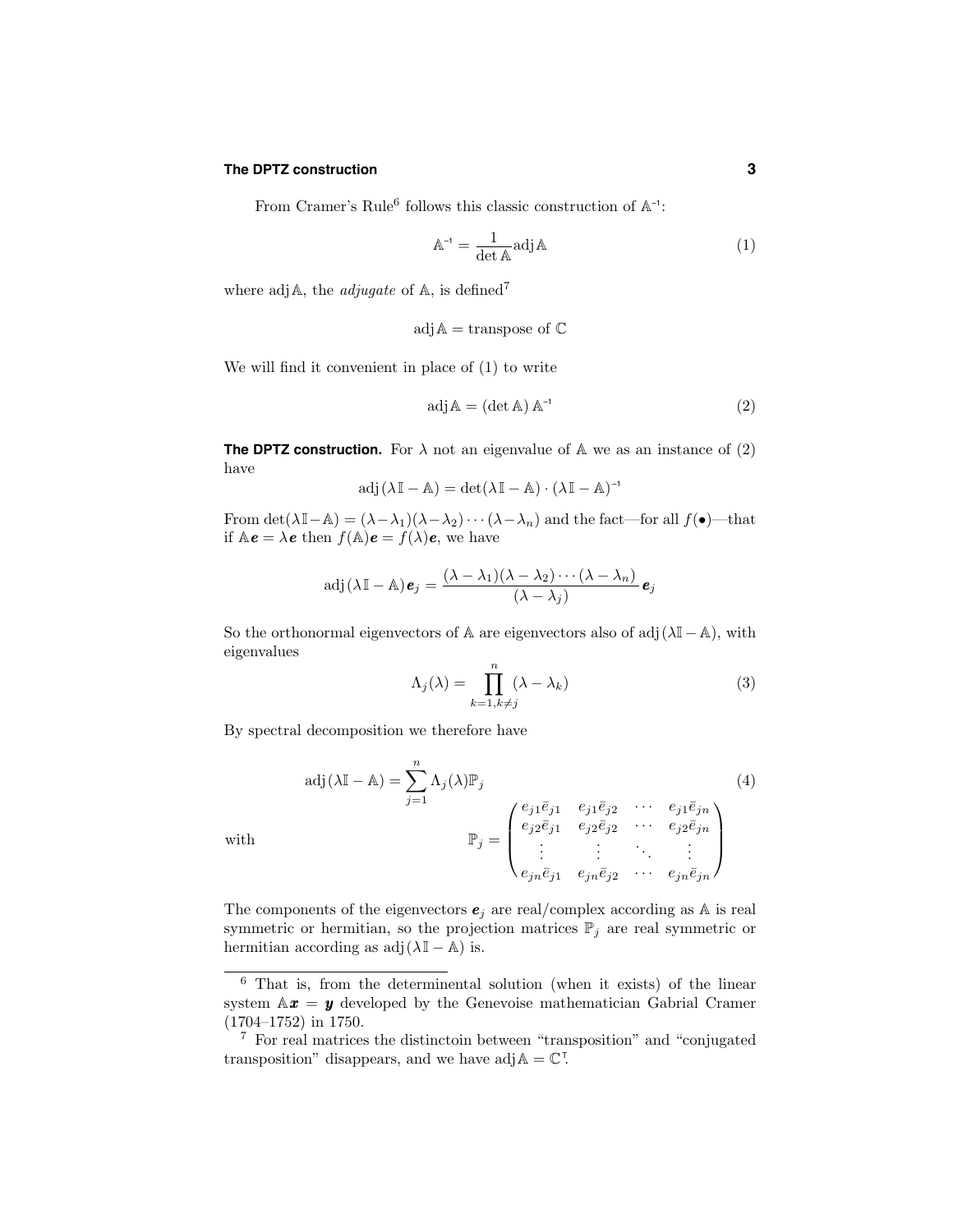Now set  $\lambda = \lambda_i$ . Get

$$
\Lambda_j(\lambda_i) = \begin{cases} \prod_{k=1, k \neq j}^n (\lambda_i - \lambda_k) & \colon & j = i \\ 0 & \colon & j \neq i \end{cases}
$$

so the sum in (4) collapses to a single term, giving

$$
\text{adj}(\lambda_i \mathbb{I} - \mathbb{A}) = \Lambda_i(\lambda_i) \mathbb{P}_i = \prod_{k=1, k \neq i}^n (\lambda_i - \lambda_k) \mathbb{P}_i
$$

which element-wise reads

$$
e_{ia}\bar{e}_{ib} = \text{adj}(\lambda_i \mathbb{I} - \mathbb{A})_{ab} / \prod_{k=1, k \neq i}^{n} (\lambda_i - \lambda_k)
$$
 (5)

Look now to the numerator of the expression on the right side of (5). We have  $\overline{a}$ 

$$
\mathbb{C}(\lambda) = \begin{pmatrix} c_{11}(\lambda) & c_{12}(\lambda) & c_{13}(\lambda) \\ c_{21}(\lambda) & c_{22}(\lambda) & c_{23}(\lambda) \\ c_{31}(\lambda) & c_{32}(\lambda) & c_{33}(\lambda) \end{pmatrix}
$$

with

$$
c_{11}(\lambda) = + \det \begin{pmatrix} \lambda - a_{22} & -a_{23} \\ -a_{32} & \lambda - a_{33} \end{pmatrix}
$$
  
\n
$$
c_{12}(\lambda) = - \det \begin{pmatrix} -a_{21} & -a_{23} \\ -a_{31} & \lambda - a_{33} \end{pmatrix}
$$
  
\n
$$
c_{13}(\lambda) = + \det \begin{pmatrix} -a_{21} & \lambda - a_{22} \\ -a_{31} & -a_{32} \end{pmatrix}
$$
  
\n
$$
c_{21}(\lambda) = - \det \begin{pmatrix} -a_{12} & -a_{13} \\ -a_{32} & \lambda - a_{33} \end{pmatrix}
$$
  
\n
$$
c_{22}(\lambda) = + \det \begin{pmatrix} \lambda - a_{11} & -a_{13} \\ -a_{31} & \lambda - a_{32} \end{pmatrix}
$$
  
\n
$$
c_{23}(\lambda) = - \det \begin{pmatrix} \lambda - a_{11} & -a_{12} \\ -a_{31} & -a_{32} \end{pmatrix}
$$
  
\n
$$
c_{31}(\lambda) = + \det \begin{pmatrix} -a_{12} & -a_{13} \\ \lambda - a_{22} & -a_{23} \end{pmatrix}
$$
  
\n
$$
c_{32}(\lambda) = - \det \begin{pmatrix} \lambda - a_{11} & -a_{13} \\ -a_{21} & -a_{23} \end{pmatrix}
$$
  
\n
$$
c_{33}(\lambda) = + \det \begin{pmatrix} \lambda - a_{11} & -a_{12} \\ -a_{21} & \lambda - a_{22} \end{pmatrix}
$$

From  $a_{ab} = \bar{a}_{ba}$  it is seen to follow that the submatrices  $\mathbb{M}_{ab}$  that appear in (6) stand in the relation  $\mathbb{M}_{ab} = \mathbb{M}_{ba}^T$ , which gives back  $c_{ab}(\lambda) = \bar{c}_{ba}(\lambda)$ . We note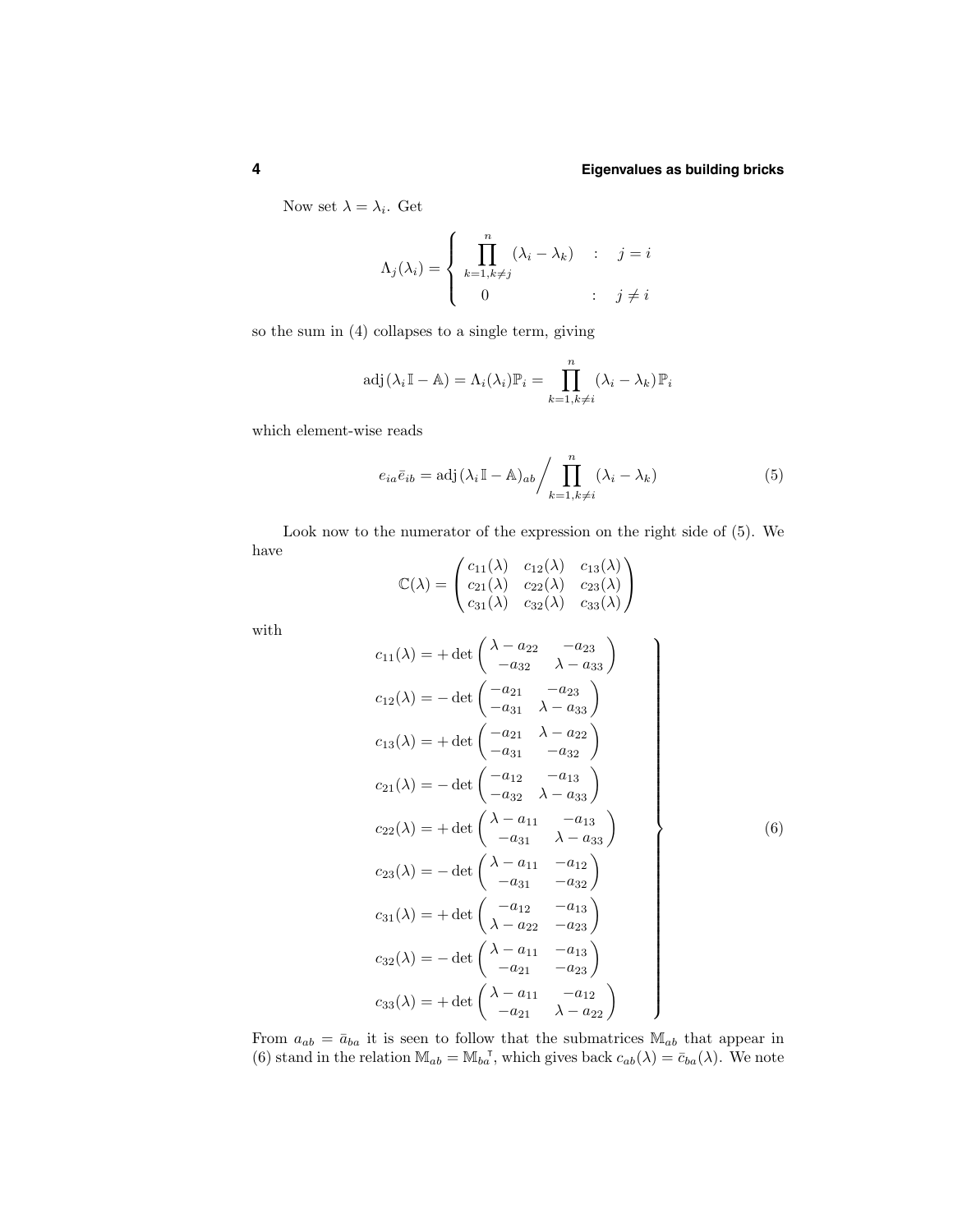#### **Limitations 5**

also that in this 3-dimensional example the elements that stand on the diagonal of  $\mathbb{C}(\lambda)$  are quadratic in  $\lambda$ , while the off-diagonal elements are linear in  $\lambda$ . In the *n*-dimensional case the diagonal elements of  $\mathbb{C}(\lambda)$  are polynomials of order  $\lambda^n$ , the off-diagonal elements of order  $\lambda^{n-1}$ .

We are in position now to construct detailed descriptions of the elements of

$$
adj(\lambda \mathbb{I} - \mathbb{A}) = \begin{pmatrix} c_{11}(\lambda) & c_{21}(\lambda) & c_{31}(\lambda) \\ c_{12}(\lambda) & c_{22}(\lambda) & c_{32}(\lambda) \\ c_{13}(\lambda) & c_{32}(\lambda) & c_{33}(\lambda) \end{pmatrix} = \text{transposed } \mathbb{C}(\lambda)
$$

and therefore of adj( $\lambda_i$ I – A), and to feed those into (5). Let

$$
\omega_{ab,s}(\lambda_i) \quad : \quad s = 1, 2, \dots, n-1
$$

denote the eigenvalues of the submatrices  $\mathbb{M}_{ab}(\lambda_i)$ . Then (5) can be written

$$
e_{ia}\bar{e}_{ib} = \prod_{s=1}^{n-1} \omega_{ba,s}(\lambda_i) / \prod_{k=1, k \neq i}^{n} (\lambda_i - \lambda_k)
$$
 (7)

which provides an eigenvalue-wise description of the eigenvector component products that appear (for example) in the development of  $e_i^{\dagger} \mathbb{B} e_i$  ( $\mathbb{B}$  any  $n \times n$ matrix).

DPTZ have special interest in the *squared norms*  $|e_{ia}|^2 = e_{ia}\overline{e}_{ia}$  of the components of  $e_i$  which, because they live on the diagonal of  $\mathbb{P}_i$ , can be developed in finer detail. If  $\alpha_{a,s}$  denote the eigenvalues of the submatrices  $\mathbb{A}_{aa}$  then

$$
\omega_{aa,s}(\lambda_i) = \lambda_i - \alpha_{a,s}
$$

and (7) becomes

$$
|e_{ia}|^2 = \prod_{s=1}^{n-1} (\lambda_i - \alpha_{a,s}) / \prod_{k=1, k \neq i}^n (\lambda_i - \lambda_k)
$$
\n(8)

which is DPTZ's main result, to which they give no name, but might be called the **spectral construction theorem**. Though of novel appearance, it has been seen to derive from familiar stuff: Cramer's Rule and the spectral decomposition of hermitian matrices.

**Limitations.** DPTZ do not mention—nor will I attempt to address—the modifications to which (8) must be subjected in cases where the spectrum of A is degenerate.

Let a real symmetric (or—a bit less conveniently—a hermitian) matrix A be given. It is then easy, with a resource like *Mathematica*, to verify  $(8)$ , but one wonders What is the point? It is easy enough in such cases to construct the eigenvalues and normalized eigenvectors directly. If one does use (8) to obtain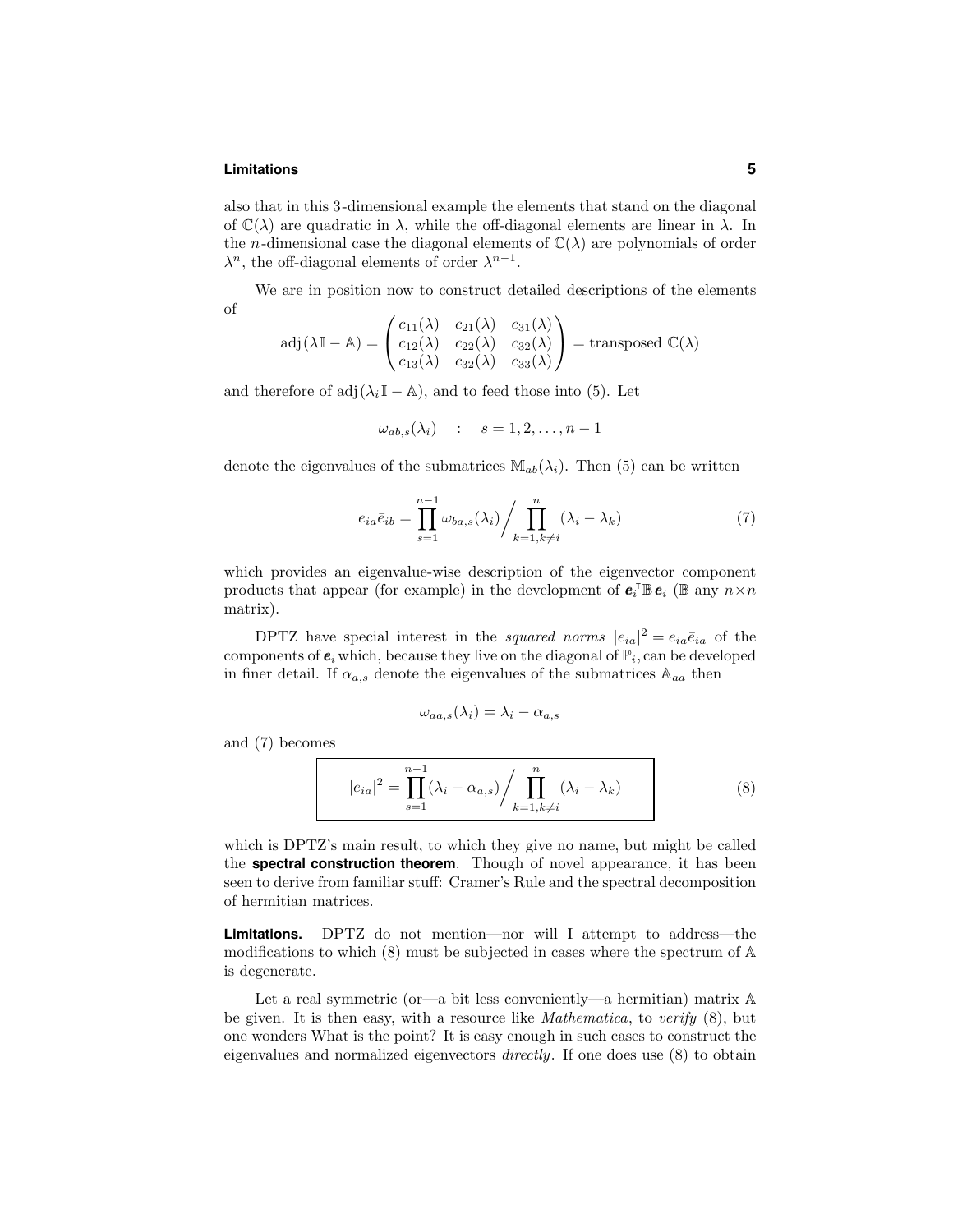the squared norms of the components of  $e_i$ , those in themselves are sufficient to determine only that

 $e_i =$  $\sqrt{ }$  $\overline{\phantom{a}}$  $e^{i\varphi_1}\sqrt{|e_{i1}|^2}$  $e^{i\varphi_2}\sqrt{|e_{i2}|^2}$ . . .  $e^{i\varphi_n}\sqrt{|e_{in}|^2}$  $\setminus$  $\Big\}$ 

and we lack means to determine the n−1 relative phases; in real symmetric cases we lack means (except by trial and error) to select correctly from the  $\pm$  sign alternatives. In this respect the title of the DPTZ paper<sup>4</sup> is a bit misleading.

**Orthonormality & completeness.** The Spectral Construction Theorem appears not to supply information of the type  $e_{ia}\bar{e}_{ja}$  required to establish orthogonality of the eigenvectors. But it should on that basis be possible—as a consistency check—to confirm normality. I look by way of illustration to the normality of  $e_1$ in cases where the 3-dimensional real symmetric matrix A has a non-degenerate spectrum.

Our objective is to establish that  $\sum_{a=1}^{3} |e_{1a}|^2 = 1$ . By (8) we in this instance have

$$
|e_{11}|^2 = \frac{(\lambda_1 - \alpha_{1,1})(\lambda_1 - \alpha_{1,2})}{(\lambda_1 - \lambda_2)(\lambda_1 - \lambda_3)}
$$
  
= 
$$
\frac{\lambda_1^2 - \lambda_1(\alpha_{1,1} + \alpha_{1,2}) + \alpha_{1,1}\alpha_{1,2}}{(\lambda_1 - \lambda_2)(\lambda_1 - \lambda_3)}
$$
  
= 
$$
\frac{\lambda_1^2 - \lambda_1 \text{tr} \mathbb{A}_{11} + \det \mathbb{A}_{11}}{(\lambda_1 - \lambda_2)(\lambda_1 - \lambda_3)}
$$
(9.1)

$$
|e_{12}|^2 = \frac{\lambda_1^2 - \lambda_1 \text{tr} \mathbb{A}_{22} + \det \mathbb{A}_{22}}{(\lambda_1 - \lambda_2)(\lambda_1 - \lambda_3)}
$$
(9.2)

$$
|e_{13}|^2 = \frac{\lambda_1^2 - \lambda_1 \text{tr} \mathbb{A}_{33} + \det \mathbb{A}_{33}}{(\lambda_1 - \lambda_2)(\lambda_1 - \lambda_3)}
$$
(9.3)

Let us assume, as we may, that A had been rotationally/unitarily diagonalized:

$$
\mathbb{A} = \begin{pmatrix} \lambda_1 & 0 & 0 \\ 0 & \lambda_2 & 0 \\ 0 & 0 & \lambda_3 \end{pmatrix}, \text{ giving } \begin{cases} \mathbb{A}_{11} = \begin{pmatrix} \lambda_2 & 0 \\ 0 & \lambda_3 \end{pmatrix} \\ \mathbb{A}_{22} = \begin{pmatrix} \lambda_1 & 0 \\ 0 & \lambda_3 \end{pmatrix} \\ \mathbb{A}_{33} = \begin{pmatrix} \lambda_1 & 0 \\ 0 & \lambda_2 \end{pmatrix} \end{cases}
$$

By (9)

$$
|e_{11}|^2 = \frac{\lambda_1^2 - \lambda_1(\lambda_2 + \lambda_3) + \lambda_2\lambda_3}{(\lambda_1 - \lambda_2)(\lambda_1 - \lambda_3)} = \frac{\lambda_1^2 - (\lambda_1\lambda_2 + \lambda_1\lambda_3 + \lambda_2\lambda_3)}{(\lambda_1 - \lambda_2)(\lambda_1 - \lambda_3)}
$$

$$
= \frac{(\lambda_1 - \lambda_2)(\lambda_1 - \lambda_3)}{(\lambda_1 - \lambda_2)(\lambda_1 - \lambda_3)} = 1
$$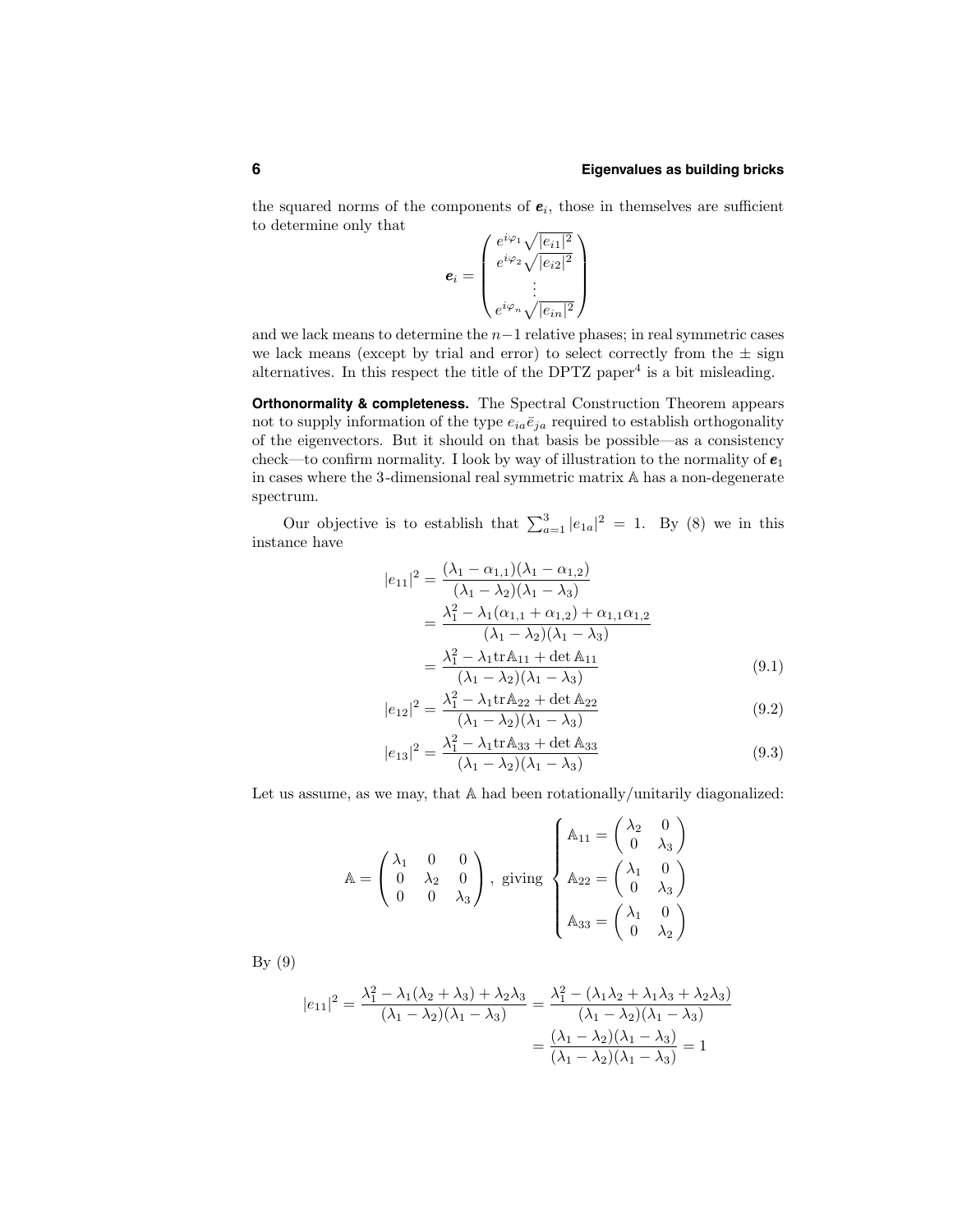# **Orthonormality & completeness 7**

$$
|e_{12}|^2 = \frac{\lambda_1^2 - \lambda_1(\lambda_1 + \lambda_3) + \lambda_1\lambda_3}{(\lambda_1 - \lambda_2)(\lambda_1 - \lambda_3)} = 0
$$
  

$$
|e_{13}|^2 = \frac{\lambda_1^2 - \lambda_1(\lambda_1 + \lambda_2) + \lambda_1\lambda_2}{(\lambda_1 - \lambda_2)(\lambda_1 - \lambda_3)} = 0
$$

so we have

$$
\boldsymbol{e}_1 = \begin{pmatrix} \pm 1 \\ 0 \\ 0 \end{pmatrix}, \text{ similarly } \boldsymbol{e}_2 = \begin{pmatrix} 0 \\ \pm 1 \\ 0 \end{pmatrix}, \boldsymbol{e}_3 = \begin{pmatrix} 0 \\ 0 \\ \pm 1 \end{pmatrix}
$$

The signs can be dismissed as irrelevant over-all signs, so we have (surprisingly?) recovered descriptions of the eigenvectors themselves. The argument extends straightforwardly to arbitrary dimension  $n$ , and shows proof of orthogonality to be a simple exercise in the theory of symmetric polynomials. It has led to a result that follows obviously from the assumed diagonal structure of A.

I digress to describe a curious fact. From orthonormal vectors

$$
\boldsymbol{e}_i = \begin{pmatrix} e_{i1} \\ e_{i2} \\ e_{i3} \end{pmatrix} \quad : \quad i = 1, 2, 3
$$

construct

$$
\mathbb{R} = (\mathbf{e}_1, \mathbf{e}_2, \mathbf{e}_3) = \begin{pmatrix} e_{11} & e_{21} & e_{31} \\ e_{12} & e_{22} & e_{33} \\ e_{13} & e_{23} & e_{33} \end{pmatrix}
$$

which is a rotation matrix

$$
\mathbb{R}^\intercal \mathbb{R} = \begin{pmatrix} \boldsymbol{e}_1 \boldsymbol{\cdot} \boldsymbol{e}_1 & \boldsymbol{e}_1 \boldsymbol{\cdot} \boldsymbol{e}_2 & \boldsymbol{e}_1 \boldsymbol{\cdot} \boldsymbol{e}_3 \\ \boldsymbol{e}_2 \boldsymbol{\cdot} \boldsymbol{e}_1 & \boldsymbol{e}_2 \boldsymbol{\cdot} \boldsymbol{e}_2 & \boldsymbol{e}_2 \boldsymbol{\cdot} \boldsymbol{e}_3 \\ \boldsymbol{e}_3 \boldsymbol{\cdot} \boldsymbol{e}_1 & \boldsymbol{e}_3 \boldsymbol{\cdot} \boldsymbol{e}_2 & \boldsymbol{e}_3 \boldsymbol{\cdot} \boldsymbol{e}_3 \end{pmatrix} = \mathbb{I}
$$

and so gives back the orthonormality statement

$$
\sum_{k=1}^{3} e_{ik} e_{jk} = \delta_{ij}
$$
 (10.1)

But so also is  $\mathbb{R}^{\tau}$  a rotation matrix:

$$
\mathbb{R}\mathbb{R}^{\mathsf{T}} = \begin{pmatrix} e_{11} & e_{21} & e_{31} \\ e_{12} & e_{22} & e_{32} \\ e_{13} & e_{23} & e_{33} \end{pmatrix} \begin{pmatrix} e_{11} & e_{12} & e_{13} \\ e_{21} & e_{22} & e_{23} \\ e_{31} & e_{32} & e_{33} \end{pmatrix} = \mathbb{I}
$$

from which follow the less familiar statements

$$
\sum_{i=1}^{3} e_{ij} e_{ik} = \delta_{jk}
$$
 (10.2)

In the cases  $j = k$  this reads

$$
\sum_{i=1}^{3} e_{ij} e_{ij} = 1
$$
: compare the normalization conditions 
$$
\sum_{j=1}^{3} e_{ij} e_{ij} = 1
$$

where we are summing corresponding components of different vectors, rather than the various components of a given vector; we have here an analog of what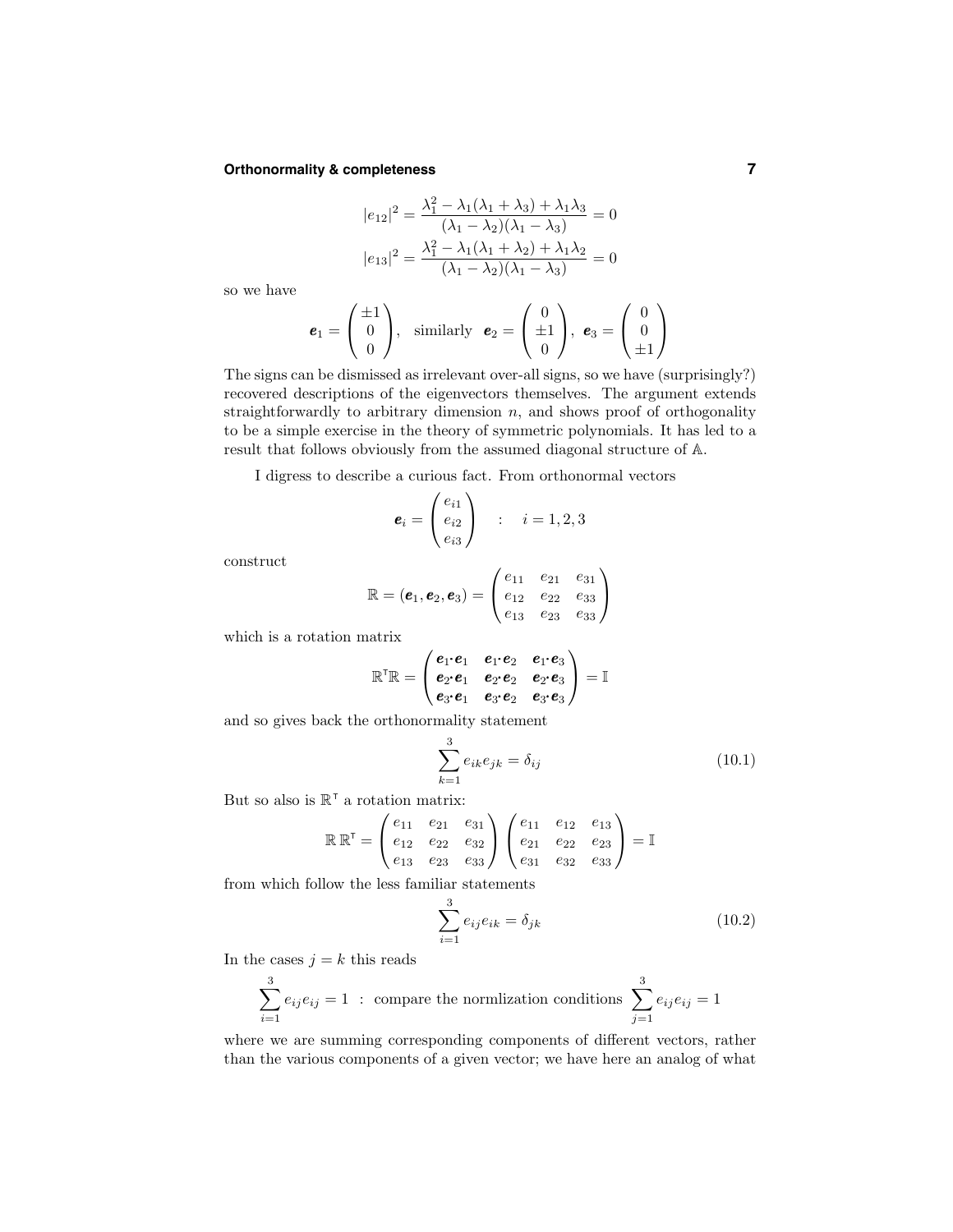in some contexts is known as a "completeness relation." Returning in this light to applications of the Spectral Construction Theorem, the normalization of  $\pmb{e}_1$ asserts

$$
\frac{(\lambda_1 - \alpha_{1,1})(\lambda_1 - \alpha_{1,2}) + (\lambda_1 - \alpha_{2,1})(\lambda_1 - \alpha_{2,2}) + (\lambda_1 - \alpha_{3,1})(\lambda_1 - \alpha_{3,2})}{(\lambda_1 - \lambda_2)(\lambda_1 - \lambda_2)} = 1
$$

while the completeness of  ${e_1, e_2, e_3}$  entails

$$
\frac{(\lambda_1 - \alpha_{j,1})(\lambda_1 - \alpha_{j,2})}{(\lambda_1 - \lambda_2)(\lambda_1 - \lambda_3)} + \frac{(\lambda_2 - \alpha_{j,1})(\lambda_2 - \alpha_{j,2})}{(\lambda_2 - \lambda_1)(\lambda_2 - \lambda_3)} + \frac{(\lambda_3 - \alpha_{j,1})(\lambda_3 - \alpha_{j,2})}{(\lambda_3 - \lambda_1)(\lambda_3 - \lambda_2)} = 1
$$

In the former we see a shared denominator but all possible  $\alpha$ -values in the numerator (it was to manage those that we resorted to the "diagonalization trick"), while in the latter we see only a single pair of  $\alpha$ -values in the numerator but an assortment of denominators. The remarkable fact to which I draw attention is that the completeness equation—like also its higher-dimensional siblings—is, according to Mathematica, valid as an identity—irrespective of the values assigned to the  $\alpha$ 's.

It is of interest to recall finally that the  $\alpha_{a,s}$  that appear in (and bedevil) the Spectral Construction Theorem (8)—eigenvalues of principal submatrices of A—are, as Arthur Cayley (1821–1895) observed, subject to an elegant constraint: the **Cayley interlace theorem**<sup>8</sup> asserts that if  $\{\lambda_1, \lambda_2, ..., \lambda_n\}$  are eigenvalues of an n-dimensional real symmetric/hermitian matrix A, and if  $\{\mu_1, \mu_2 \ldots, \mu_{n-1}\}\$ are eigenvalues of any principal submatrix M of A, then

$$
\lambda_1 \leq \mu_1 \leq \lambda_2 \leq \mu_2 \leq \lambda_3 \leq \cdots \leq \lambda_{n-1} \leq \mu_{n-1} \leq \lambda_n
$$

The "diagonalization trick" exposed extreme instances of this situation.

# **Physical origin/application of the Spectral Construction Theorem.** I quote from the DPZ paper:<sup>2</sup>

abstract: We present a new method of exactly calculating neutrino oscillation probabilities in matter. We show that, given the eigenvalues, all mixing angles follow surprisingly simply and the CP violating phase can also be trivially determined. Then, to avoid the cumbersome expressions for the exact eigenvalues, we have applied previously determined perturbatively approximate eigenvalues to this scheme, and found it to be incredibly precise. We also find that these eigenvalues converge at a rate of five orders of magnitude which is the square of the naive expectation

The "cumbersome expressions" that they—like named predecessors—are at pains to avoid arise from the pedestrian fact that to obtain the eigenvalues

<sup>8</sup> See, for example, Steve Fisk, "A very short proof of Cauchy's interlace theorem for eigenvalues of hermitian matrices," arXiv:math/0502408v1 [math.CA] 18 Feb 2005.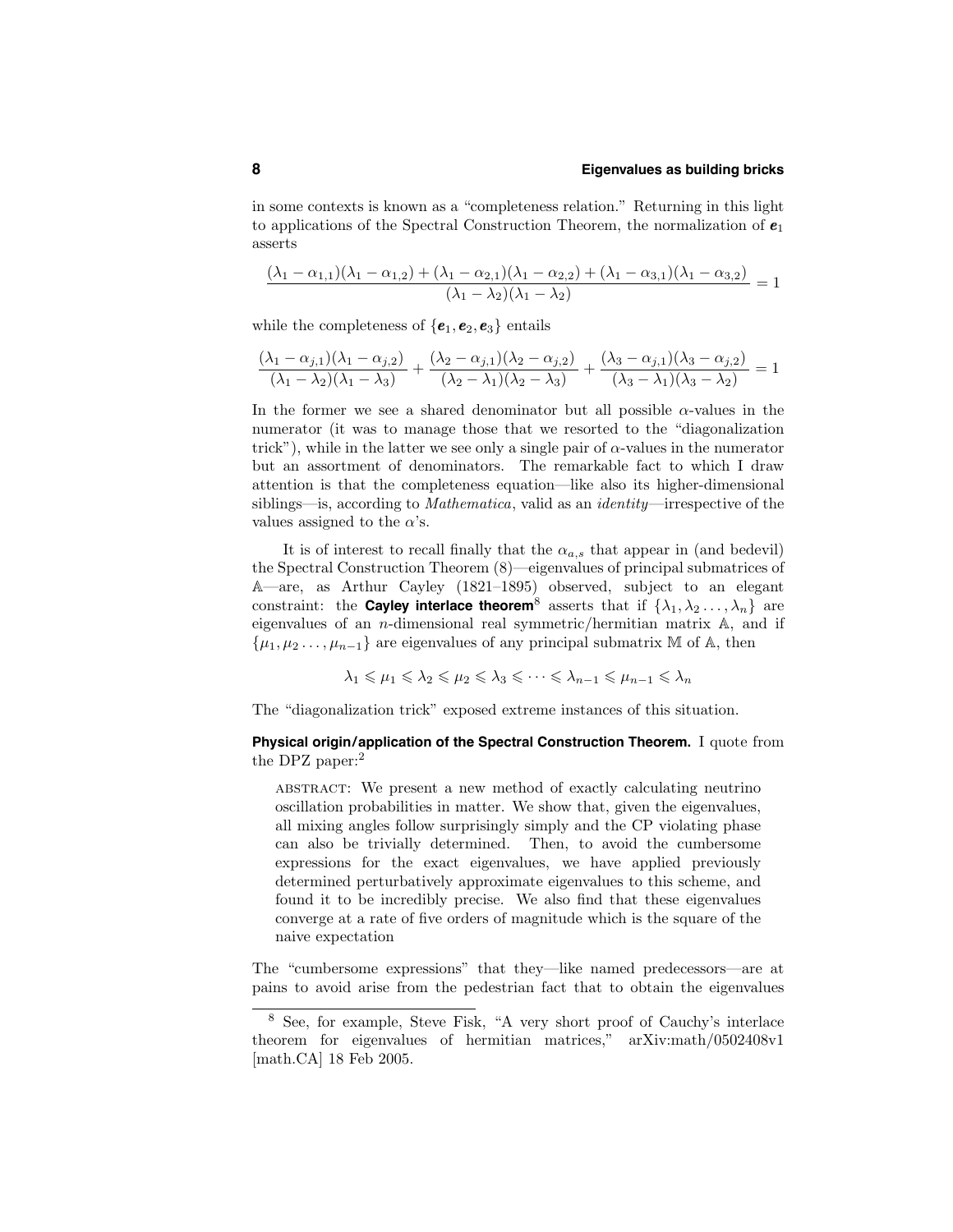### **Physical origin/application of the Spectral Construction Theorem 9**

of a 3-dimensional matrix one must solve a cubic polynomial. An equation of the form (8) first appears as equation (2.3) on page 3 of their 17-page paper. The eigenvalues derive exactly/approximately from a 3-dimensional Hamiltonian matrix that purports to describe neutrino oscillation in matter, and the  $| \bullet |^2$ on the left describes "the squares of the elements of the mixing matrix." The authors state that "(2.3) is one of the primary results of our paper. Given the eigenvalues of the Hamiltonian and the eigenvalues of the submatrix Hamiltonian, it is possible to write down all nine elements of the mixing matrix, squared. The result is also quite simple and easy to memorize which is contrasted with the complicaterd forms from previous solutions."

The derivation of their version of (8) they reserve for the second of their five appendices. Their argument is specific to the 3-dimensional case, and their notation obscured by their physical preoccupations. Yet DPZ sensed the latent general significane of their result. According to the Quanta Magazine article mentioned on page 1, they "took a chance and contacted Terrance Tao, despite a note on his website warning against such entreaties."<sup>9</sup> Tao responded within two hours, saying he had never seen this before, and included three independent proofs. DPTZ<sup>4</sup>—clearly the work of T—was posted a week later.

# addendum

This record of my effort to understand DPTZ's accomplishment, which was preceded by fairly extensive Mathematica -based numerical experimentation, was completed on 5 December. On the  $6<sup>th</sup>$  I shared it with a few friends who I thought might have interest in it. In the accompanying note I remarked how surprising it is that fresh gems remained to be discovered in a field so old and well plowed as linear algebra, and that the result might well have been discovered 150 years ago by Arthur Cayley, who—on evidence of (for example) his Interlacing Theorem and the Cayley-Hamilton theorem—had a creative interest in (among so many other things) the secret life of eigenvalues.

Today—Pearl Harbor Day—I looked again to the Quanta Magazine article, seeking contact information so that I might commend Natalie Wolchover for her having drawn attention to this obscure work. There I was informed that her November  $19<sup>th</sup>$  article (now amended) has come to rank as one of the magazine's most popular articles (so much for my delusion that I might be the only person who found it interesting!), and was reminded that soon after the DPTZ arXiv paper<sup>4</sup> was posted Tao had been informed by Jiyuan Zhang that a similar result (in Tao's opinion "similar but not identical") appears already in a paper that he and his senior co-author had posted in June,<sup>10</sup> and that a related formula

<sup>9</sup> Tao may have a reputation for being unapproachable, but his website https://www.math.ucla.edu/∼tao suggests quite the opposite.

<sup>&</sup>lt;sup>10</sup> Peter J. Forrester & J. Zhang, "Co-rank 1 projections and the randomized Horn problem," arXiv:1905.05314v3 [math-ph] 15 June 2019. Those authors are mathematicians at the University of Melbourne, and their work relates to a random matrix problem that Tao and a collaborator had solved in 1999.